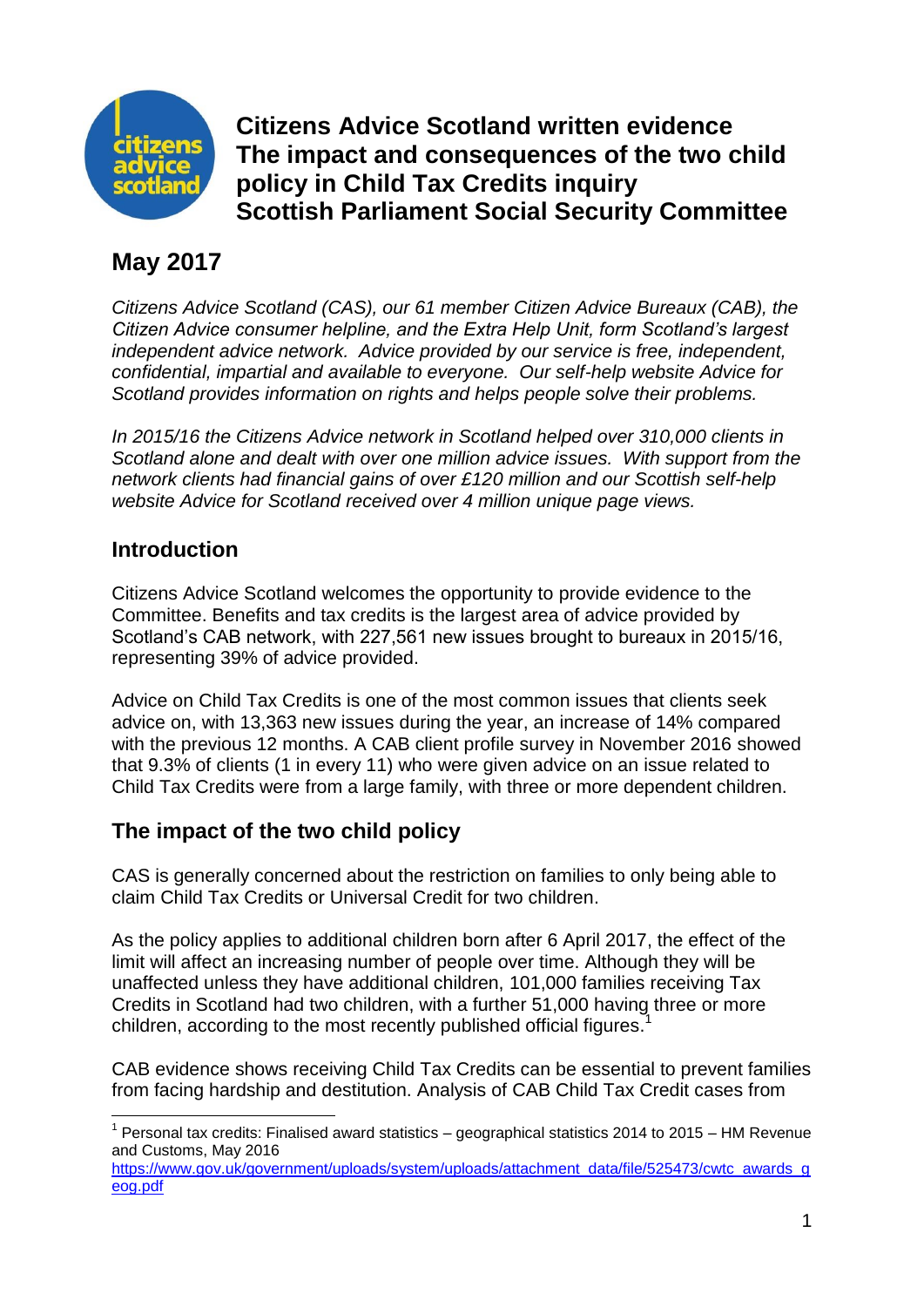April to October 2016 showed that many of the issues were related to delays in payment caused by clients having their tax credits stopped incorrectly following an investigation by Concentrix, the company contracted by  $HMRC<sup>2</sup>$ . These cases showed evidence of clients struggling to get their tax credits claims reinstated and suffering financial detriment as a result. For families with more than two children, the impact of the loss of tax credits has been particularly profound and indicates that restrictions to their Child Tax Credit entitlement have the potential to push them into crisis.

> *An East of Scotland CAB reports of a client who is a lone parent with four children. Her Child Tax Credit payments have suddenly stopped following claims from Concentrix that another adult lives in the house (the person named was her brother who lives elsewhere, but helps care for the client's disabled son). The client has not received any tax credit payments for seven weeks, and has already sent in documentation three times to show she is a lone parent. HMRC have accepted her mandatory reconsideration request, but told her it could take a further six weeks to consider. The client has recently had to give up work due to physical and mental health issues following a car accident. She has been borrowing from family to pay the rent. The CAB referred the client for a food parcel and helped her make a claim for a Crisis Grant due to her lack of income.*

*An East of Scotland CAB reports of a client who is married with three young children and is currently on maternity leave. They have a combined income of less than £20,000 per year. The client is challenging an alleged overpayment of tax credits of £1,800, and has repeatedly tried to provide requested information about childcare to HMRC, but has not managed to get through, despite meeting the priority criteria for severe hardship due to their income and three children.*

## **Impact on Lone Parents**

In addition, the proposals will have a particular impact on lone parent families, who will find it difficult to make up the losses through working additional hours, due to having several young children to care for. Almost one third (32%) of CAB clients who sought advice on a Child Tax Credit issue in November 2016 were single parent

 $\overline{\phantom{a}}$ <sup>2</sup> Work and Pensions Committee statement, 13 October 2016, *Concentrix scandal, HMRC and tax credits*: [www.parliament.uk/business/committees/committees-a-z/commons-select/work-and](http://www.parliament.uk/business/committees/committees-a-z/commons-select/work-and-pensions-committee/news-parliament-2015/concentrix-hmrc-tax-credits-statement-16-17/)[pensions-committee/news-parliament-2015/concentrix-hmrc-tax-credits-statement-16-17/](http://www.parliament.uk/business/committees/committees-a-z/commons-select/work-and-pensions-committee/news-parliament-2015/concentrix-hmrc-tax-credits-statement-16-17/)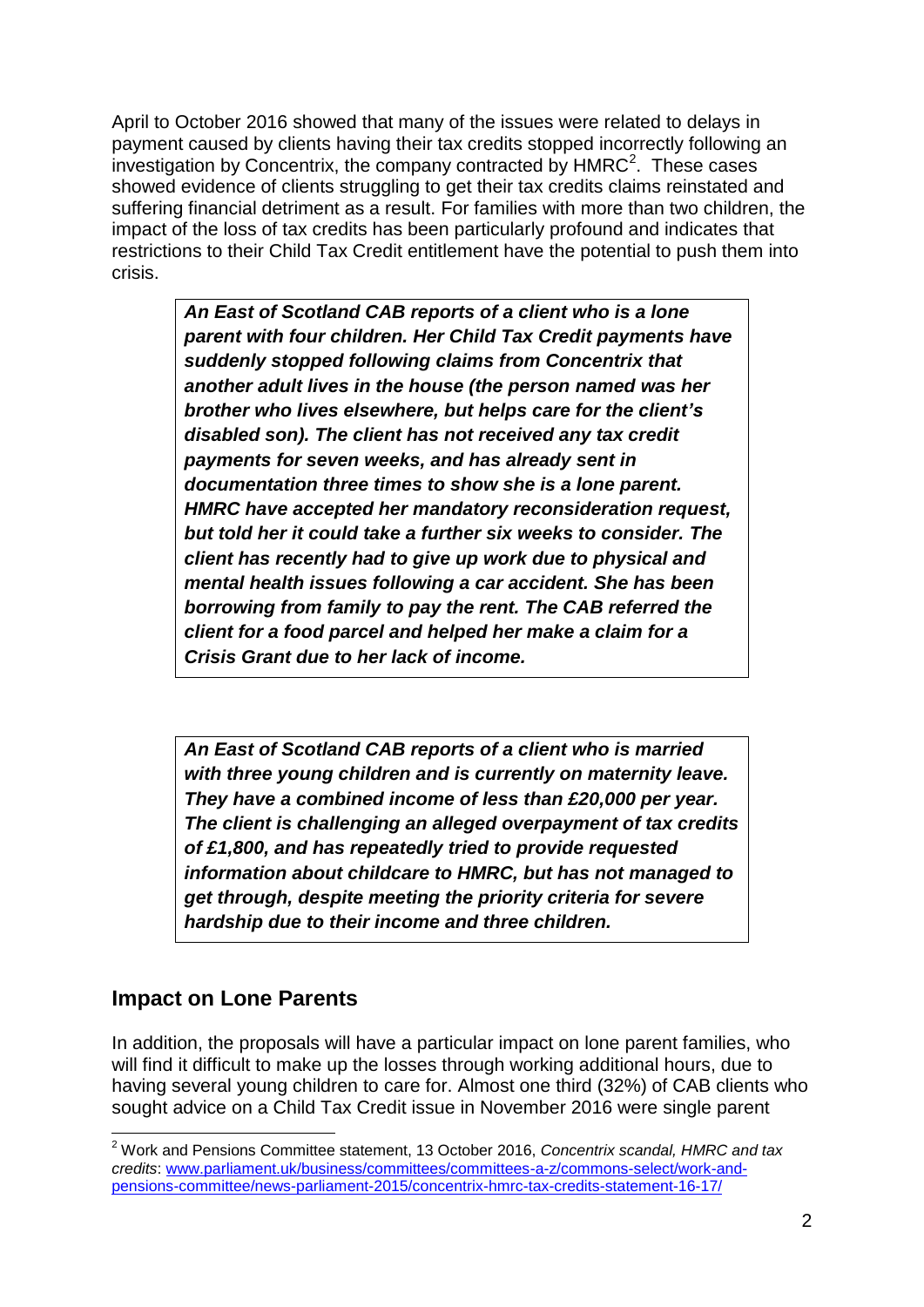families, indicating that the benefit is a substantial source of income for this group, who are simultaneously affected by other changes to the social security system.

For instance, the most recently published official statistics show that the groups most likely to be affected by the Benefit Cap are larger families and lone parents, as well as the children who live in the households. This has further increased since the level of the Cap was reduced from £500 to £384.62 per week from November 2016.

According to the most recently published official figures from February<sup>3</sup>, 77% of households affected by the Benefit Cap in Scotland represent families with three or more children and 57% comprising a lone parent with three or more children.<sup>4</sup> These households were affected principally through a combination of high rents due to the size of the household requiring a larger home, as well as their entitlement to children's benefits which are not exempted from the cap.

Whilst the Department for Work and Pensions consultation document on exemptions to the policy suggests that *"households will need to think carefully about whether they are financially prepared to support a new child without relying on the tax credits or means-tested benefit systems"* and recognises that *"some parents or carers for children are not in the same position to make choices about the number of children in their family as others are"<sup>5</sup>* it does not recognise that there will be future circumstances where any family who has a third child, may subsequently and unexpectedly require support from tax credits or Universal Credit. This includes situations where families may break up or where there is a loss of income, such as redundancy.

## **Exemptions to the policy**

A small number of exemptions to the two-child limit have been announced, which include:

- Children born in a multiple birth
- Children in kinship care arrangements
- Children whose parents are under the age of 16 living with family
- Children likely to have been conceived as a result of rape

Citizens Advice Scotland agrees that the above categories should be exempt from the two-child limit, should the policy remain in force.

The final exemption on the list, for third or subsequent children likely to have been conceived as a result of rape, is much harder to evidence than the others. It is also

 $\overline{\phantom{a}}$ 

<sup>&</sup>lt;sup>3</sup> February 2017 figures, Stat Xplore - Department for Work and Pensions [https://stat](https://stat-xplore.dwp.gov.uk/)<mark>[xplore.dwp.gov.uk/](https://stat-xplore.dwp.gov.uk/)</mark><br><sup>4</sup> Jhid

Ibid.

<sup>&</sup>lt;sup>5</sup> Exemptions to the limiting of the individual Child Element of Child Tax Credit and the Child Element of Universal Credit to a maximum of two children: Public consultation – Department for Work and Pensions, October 2016

[https://www.gov.uk/government/uploads/system/uploads/attachment\\_data/file/561641/exceptions-to](https://www.gov.uk/government/uploads/system/uploads/attachment_data/file/561641/exceptions-to-the-limiting-of-the-individual-child-element-of-child-tax-credit-and-the-child-element-of-universal-credit-to-a-maximum-of-2-children.pdf)[the-limiting-of-the-individual-child-element-of-child-tax-credit-and-the-child-element-of-universal-credit](https://www.gov.uk/government/uploads/system/uploads/attachment_data/file/561641/exceptions-to-the-limiting-of-the-individual-child-element-of-child-tax-credit-and-the-child-element-of-universal-credit-to-a-maximum-of-2-children.pdf)[to-a-maximum-of-2-children.pdf](https://www.gov.uk/government/uploads/system/uploads/attachment_data/file/561641/exceptions-to-the-limiting-of-the-individual-child-element-of-child-tax-credit-and-the-child-element-of-universal-credit-to-a-maximum-of-2-children.pdf)